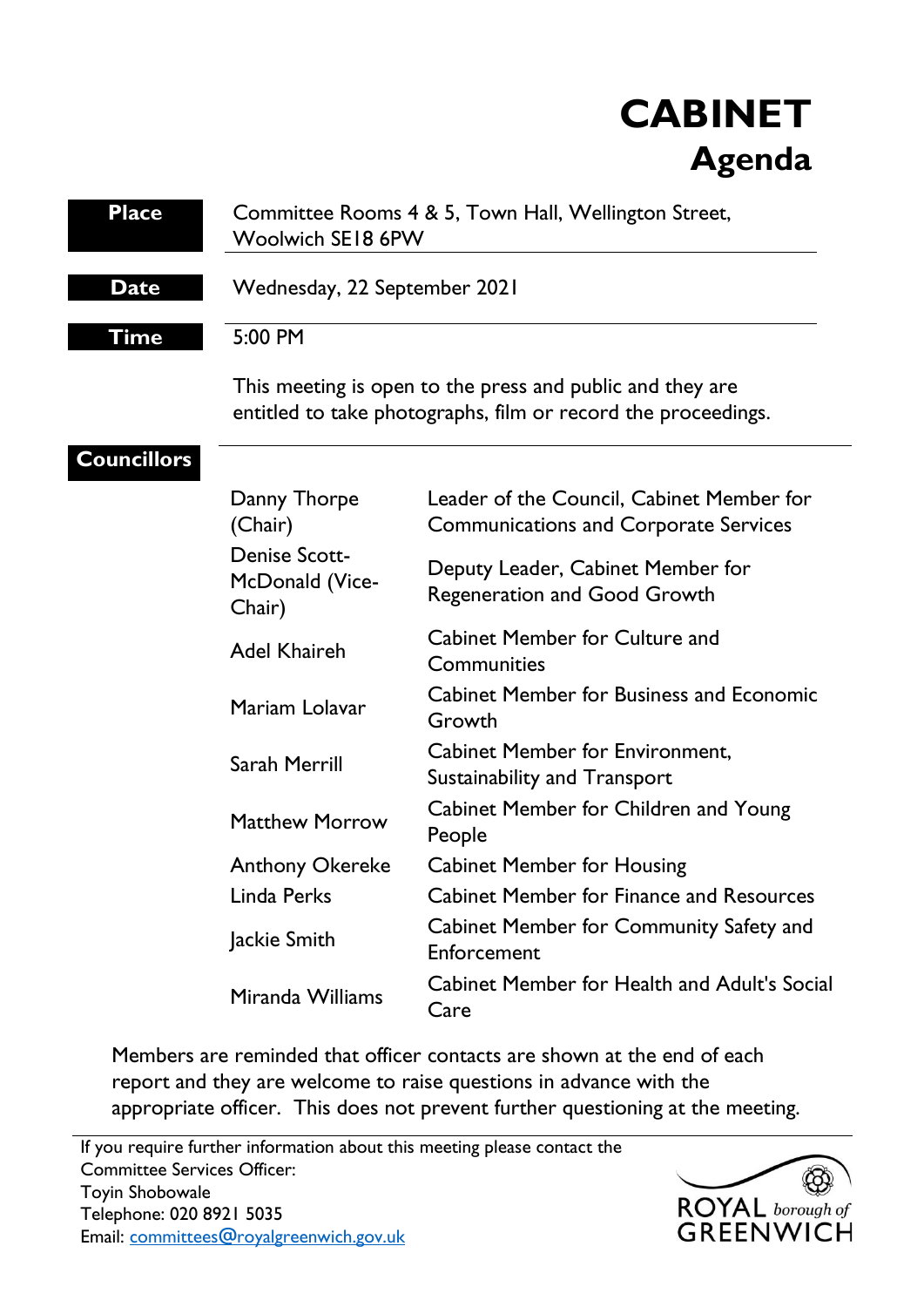### **Agenda**

### **1 Apologies for Absence**

To receive apologies from Members of the Committee.

### **2 Urgent business**

The Chair to announce any items of urgent business circulated separately from the main agenda.

### **3 Declarations of Interest**

Members to declare any personal and financial interests in items on the agenda. Attention is drawn to the Council's Constitution; the Council's Code of Conduct and associated advice.

### **4 Minutes**

Members are requested to confirm as an accurate record the Minutes of the meeting held on 14 July 2021.

- **5 Publication of the 2021 Housing Delivery Action Plan**  To approve the 2021 Housing Delivery Action Plan
- **6 Treasury Management and Capital Outturn 2020-2021**  To note the Treasury Management Outturn and the Capital Outturn Report for 2020/21

### **7 2021/22 Revenue Budget Monitor Report**

To note: the revenue monitoring position, the management action that will take place to contain expenditure pressures, the General Fund budget headline, the Housing Revenue Account pressures, and the COVID related pressures to be financed from government grant

### **8 Contract Standing Orders - Exemptions / Variations (1st October 2020 - 30th June 2021)**

To note the summary of Exemptions and Variations to Contract Standing Orders for the period 1 October 2020 - 30 June 2021

### **9 Regional Adoption Arrangements**

To agree to join Adopt London South Regional Adoption Agency, to delegate four of the statutory and legal functions relating to adoption services, to delegate to Director of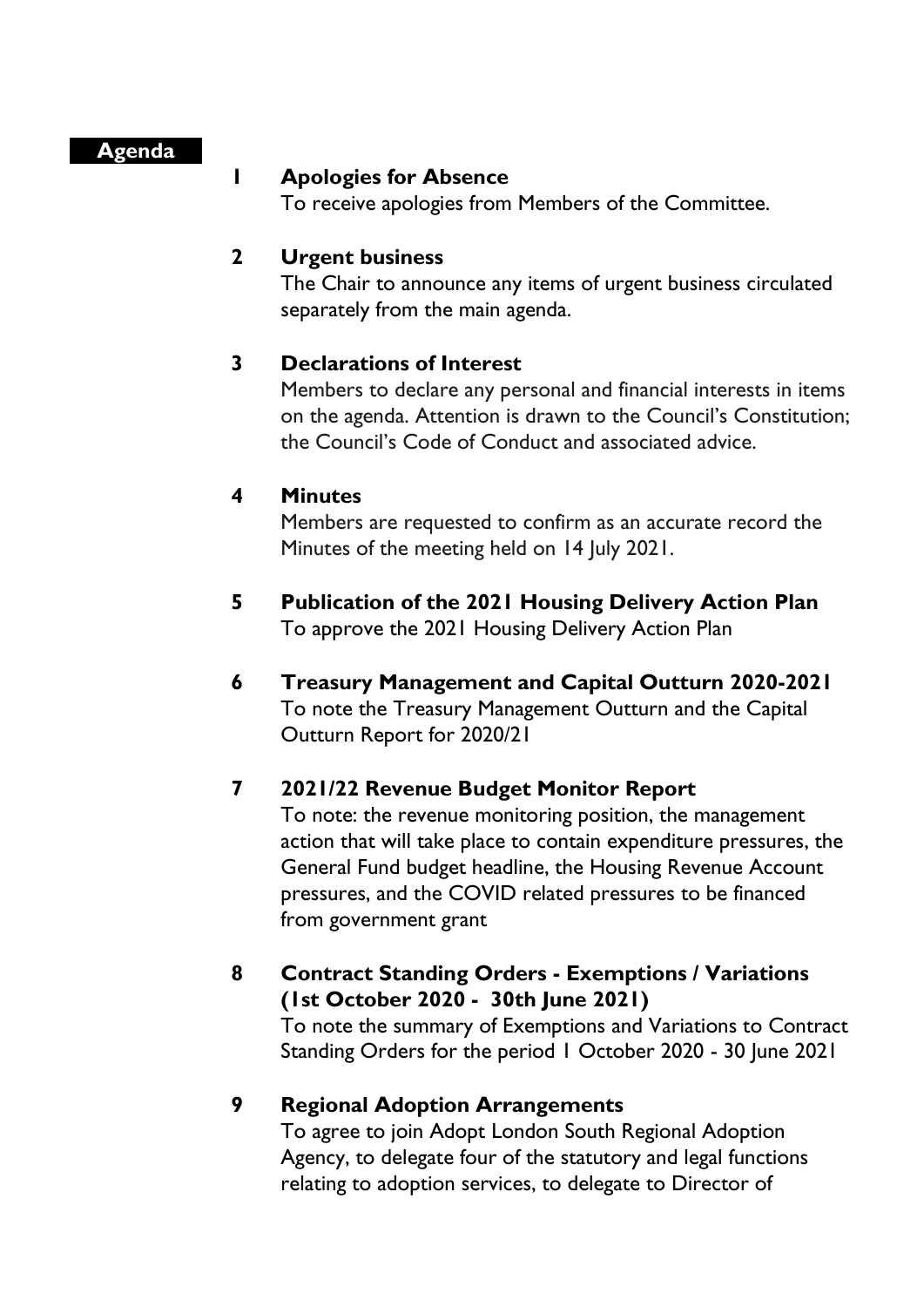Children's Services the authority to complete any required partnership agreement and other associated agreements and the authority to consult with members of staff affected by the decisions

Date of Issue Tuesday, 14 September 2021

Debbie Warren Chief Executive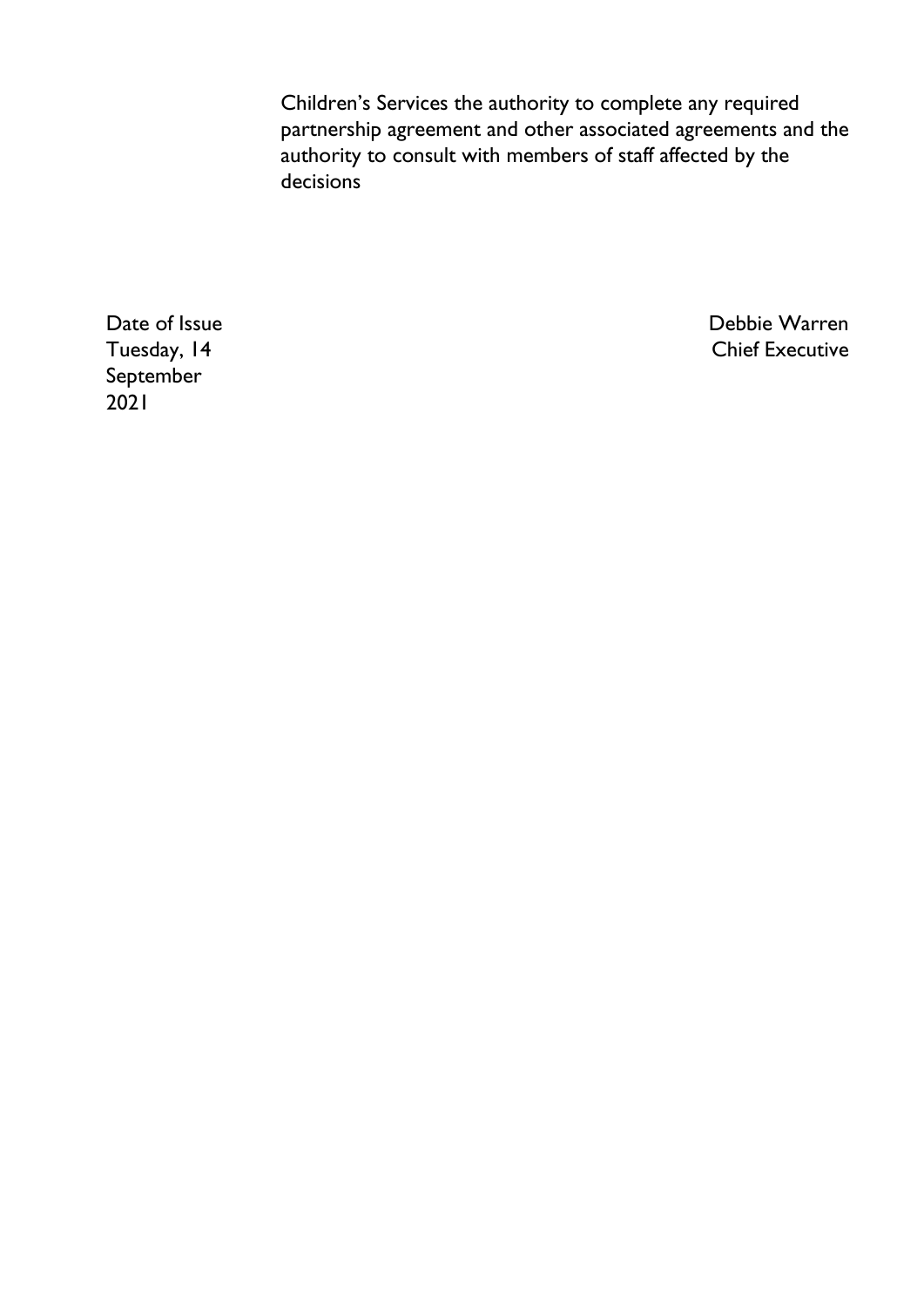### Filming and Recording Meetings

This meeting may be photographed (without the use of flash), filmed or audio recorded, except where the public is excluded because confidential or exempt items will be discussed. Any footage is likely to be publicly available.

By entering the room where the meeting is being held, you will be deemed to have consented to being photographed, filmed or audio recorded, and that will apply to any representation you make to the meeting. You will also be deemed to have consented to the possible public use of any images and sound recordings.

This meeting will be filmed for broadcasting on the Council's [Youtube Channel.](https://www.youtube.com/user/royalgreenwich)

If you have any queries regarding the recording of meetings, please contact the Committee Services Manager at [committees@royalgreenwich.gov.uk](mailto:committees@royalgreenwich.gov.uk) 

### Safety **Fire and Emergency Procedures**

Users of the Committee Rooms and the Council Chamber are asked to note the following fire and emergency procedures:-

When you hear the continuous ringing of the fire alarm bells, please make your way out of the building in an orderly manner. The nearest exit from the Council Chamber and the Committee Rooms is through the main exit leading to Wellington Street (at the front of the building). Do not use the lift and do not stop to collect personal belongings. Once outside the Town Hall please make your way to the Assembly Point between Sainsbury's and The Vista via Market Street or Polytechnic Street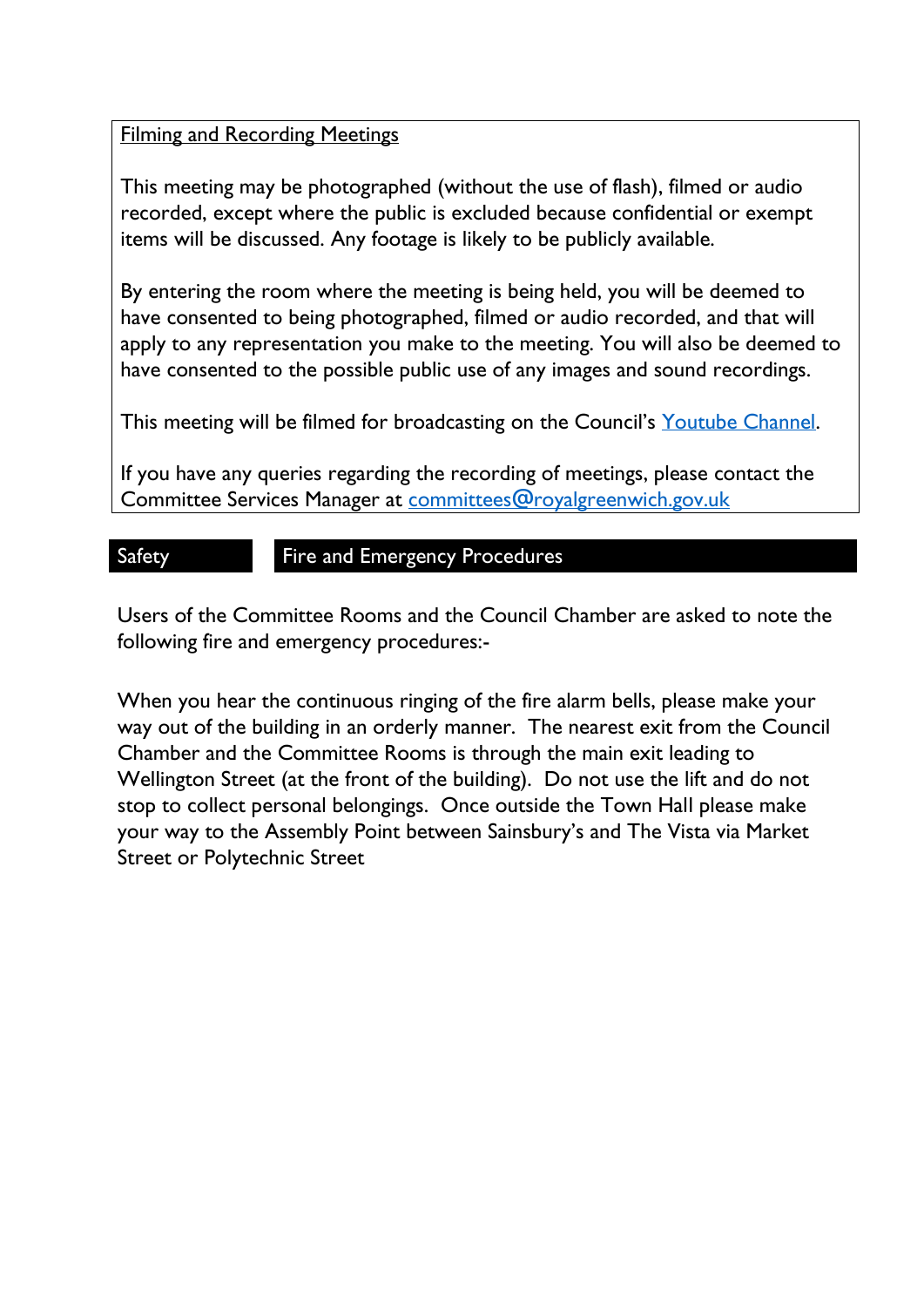## Public Information

### PLEASE TURN ALL MOBILE PHONES TO SILENT

### **The Cabinet**

The Cabinet is a meeting of the executive of the Council and is responsible for most decisions. The Cabinet consists of the Leader and 9 other Councillors.

Notice of decisions to be discussed at Cabinet are published in advance in the Council's [Forward Plan.](https://committees.royalgreenwich.gov.uk/ForwardPlans.aspx)

Meetings of the Cabinet are open for the public to attend, except where personal or confidential matters are being discussed.

The Cabinet has to make decisions that are in line with the Council's overall policies and budget. If it wishes to make a decision that is outside the budget or policy framework, this must be referred to the Council as a whole to decide.

### **Meetings of the Cabinet**

Meetings of the Cabinet take place each calendar month (excluding August). Additional meetings are sometimes arranged. A list of meetings and their dates can be found on the **[Council's](https://committees.royalgreenwich.gov.uk/CalendarofMeetings.aspx) website**. Alternatively, you can contact the Committee Services Officer (details on the front of the agenda).

### **Outline of the Proceedings**

The Leader chairs the meeting (or the Deputy Leader in his/her absence). The Leader oversees the meeting and controls the debate. All Members discuss the business on the agenda by addressing the Leader; this helps to keep the debate in an orderly manner. The Leader takes each item in turn and when he/she considers there has been sufficient debate, calls for a decision to be made or for the information to be noted. The Cabinet may consider agenda items in a different order than they appear on the agenda.

Council Officers (a Chief Officer from each Directorate) attend to present reports if required, and/or answer any questions Cabinet Members may have, but they do not take part in making the decisions.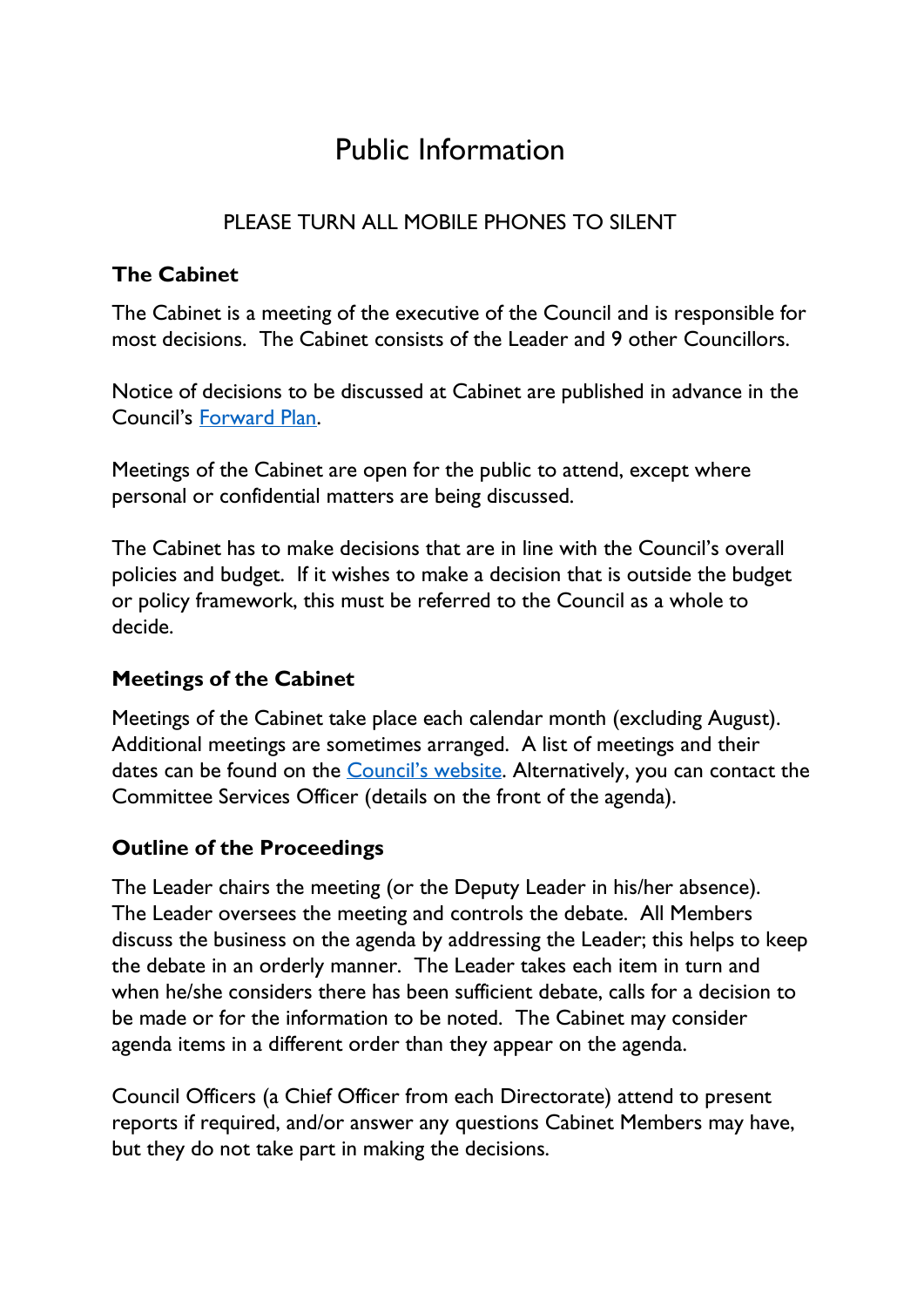### **The Agenda**

The Agenda is made up of the items of business to be considered at the meeting. It includes reports that ask the Cabinet to make decisions and items for information.

Sometimes the agenda may include information which is not available to the public. If the Cabinet wishes to discuss such confidential information members of the public will be asked to leave the meeting.

### **Declarations of interest**

Members of the Council are required to declare any interests that they might have in an item on the agenda. In some cases the Councillor who has declared an interest may not take part in consideration of the item concerned, and must leave the Chamber whilst it is considered. However, depending on the nature of the interest, a Councillor may in certain circumstances, having declared an interest, speak and vote on an item.

### **Provision for Public Involvement**

Members of the public may request to speak at a Cabinet meeting on an item that appears on the agenda. If a member of the public wishes to do this they should notify the Corporate Governance Officer as soon as possible prior to the meeting. It is at the Leader's discretion to allow members of the public to address the Cabinet.

### **Decisions and Call-in**

Except in cases of urgency any decision taken by the Cabinet may be called-in by other non-Cabinet Councillors for reconsideration. The rules relating to call-in are detailed in the [Council's Constitution](http://www.royalgreenwich.gov.uk/downloads/file/2792/royal_borough_of_greenwich_constitution_part_four).

All decisions of the Cabinet are implemented on the fifth working day after the record of decisions is published.

### **Copies of Agenda and Minutes**

The Royal Borough of Greenwich seeks to be 'paperless'. All agenda material is published on the [Council's website](https://committees.royalgreenwich.gov.uk/Committees/tabid/62/ctl/ViewCMIS_CommitteeDetails/mid/381/id/72/Default.aspx).